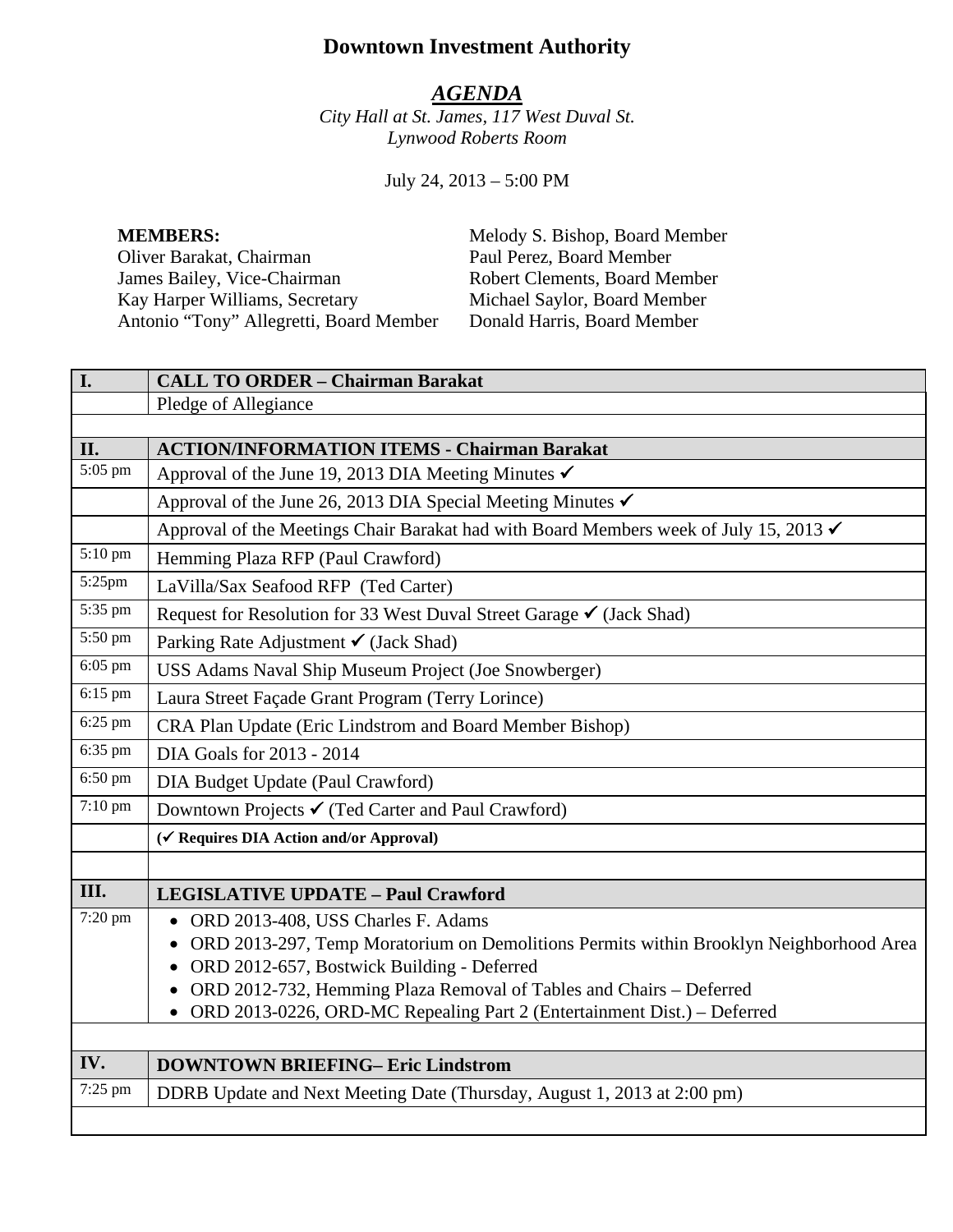| V.      | <b>PUBLIC COMMENTS - Chairman Barakat</b>                                               |
|---------|-----------------------------------------------------------------------------------------|
|         |                                                                                         |
| VI.     | <b>ADJOURNMENT – Chairman Barakat</b>                                                   |
| 7:30 pm | Next Scheduled Meeting: Wednesday, July 21, 2013 at 5:00 pm – City Hall, Don Davis Room |

#### **Staff Distribution:**

Ted Carter, Executive Director Office of Economic Development Paul Crawford, Deputy Director Office of Economic Development Eric Lindstrom, OED/DIA Staff Jason Gabriel, Office of General Counsel DIA Council Liaison, Lori N. Boyer, Council Member District 5 Jack Shad, Public Parking Officer Michelle Stephens, Recording Secretary David DeCamp, Public Information Office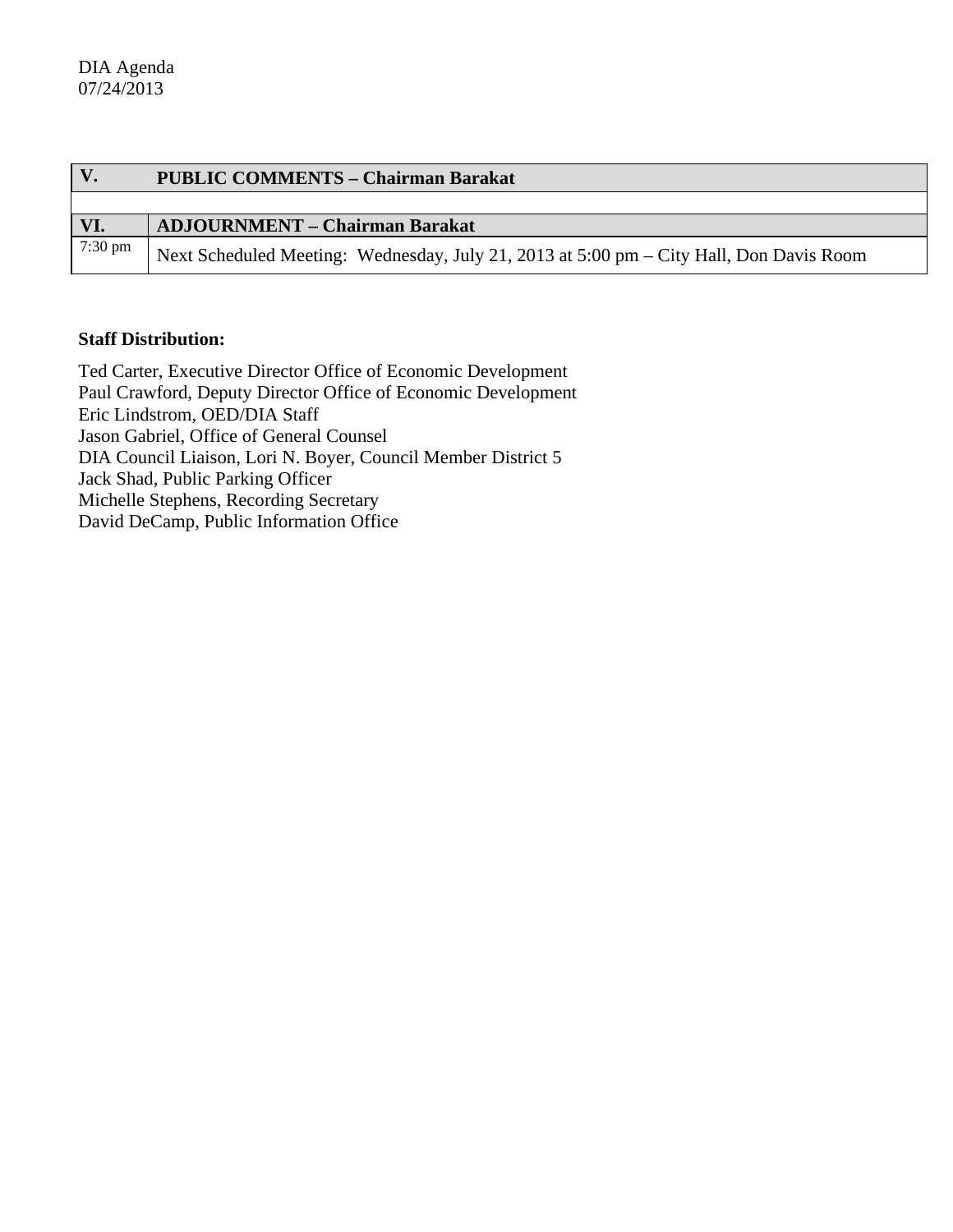**Office of Economic Development Development Downtown Investment Authority** 



**Redevelopment Plan Committee** 

**City Hall at St. James 117 West Duval St., Lynwood Roberts Room**

*Wednesday, July 24, 2013 – 3:45 p.m.* 

#### *REDEVELOPMENT PLAN COMMITTEE MEETING MINUTES DRAFT*

**Board Members Present:** Chairman O. Barakat, J. Bailey, M. Bishop, M. Saylor, and K. Harper Williams

**Office of General Counsel:** Jason Gabriel

**Attendees:** Eric Lindstrom, OED Staff and Michelle Stephens, Recording Secretary

### **I. CALL TO ORDER**

Board member M. Bishop, Chair of the DIA Redevelopment Plan Committee called the meeting to order at approximately 3:45 p.m.

Board member Bishop referenced an email she sent earlier in the day that included the following in preparation for the 3:45 pm meeting:

- Introduction of CRA Redevelopment and Business Investment Plan Consultant\*, who will provide a brief Overview, anticipated Workshops, approach to Market Analysis, and melding of Existing Plans.
- The Consultant\*will assist the Redevelopment Plan Committee in initial discussions leading towards the identification of guiding principles, specific and measurable goals, objectives, and performances to provide a framework for consideration of potential revitalization projects brought forward to Staff, and the Board in evaluating same. This initial step facilitates discussions of key revitalization projects, prior to completion of the Business Investment and Development Plan and approval by City Council.
- \*Background: due to the critical nature of this plan for downtown, the Mayor's Office and OED expedited approval of ranking and then approval of the negotiated contract Exhibit "A"; PSEC has approved the "Exhibit "A", and the Mayor's Office is reviewing for approval this PSEC action. While the contract has not been executed nor the Consultant been given NTP, they have graciously offered to participate in order to hit the ground running as soon as possible pending contract and NTP

Board member Bishop advised that the consultants would provide a presentation and then they could begin the conversation about performance measures, key elements of identifying and determining what projects the board might be able to support if there was a need for support such as incentives, REV grants, etc. She commented that by developing that list staff would then know at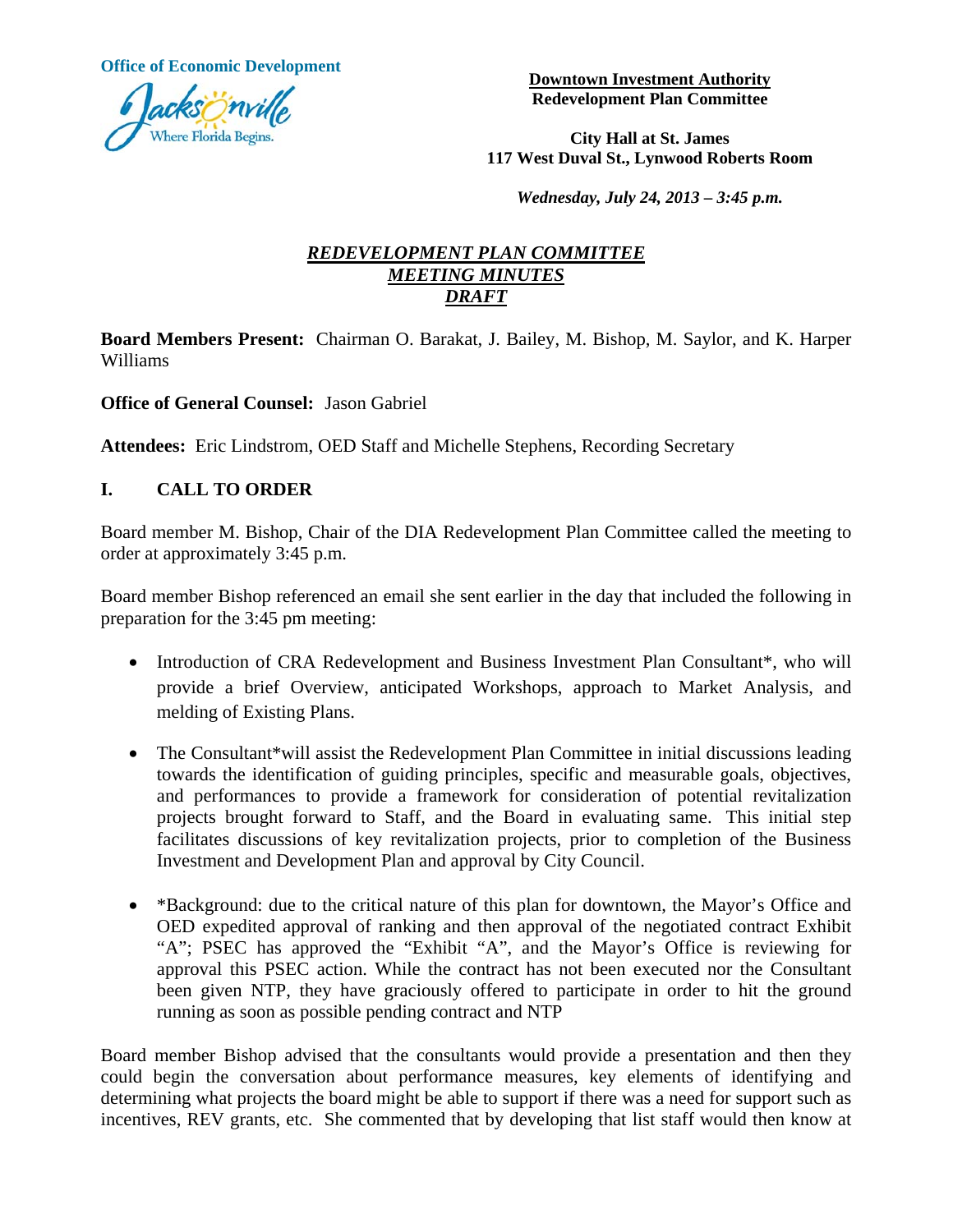Downtown Investment Authority Redevelopment Plan Committee July 24, 2013 Page 2 of 4

any given time when a project comes to them how the board may generally react to a project opposed to having to meet individually with board members every time something comes along. Part of that is going to be a requirement anyway as those performance measures and criteria of what the city council has asked the board to do as part of the enabling legislation.

### **II. PRESENTATION BY CRA CONSULTANT**

Mr. Tony Robbins, AICP Senior Planner with Prosser Hallock introduced the consultant team and provided a presentation on their planned approach to develop the Community Redevelopment Plan and the Business Investment Plan (attached).

- Ms. Lara Diettrich with Diettrich Planning, LLC who serves as the regions representative for the Florida Redevelopment Association, has a stellar reputation with redevelopment agencies throughout the state and was instrumental in completing a similar approach to amending the Jacksonville International Airport CRA Plan last year.
- Mr. Ken Creveling, with Urbanomics, Inc. who were there in the 1980's with the original CRA plans approved for downtown as well on the project team for the 2000 Downtown Master Plan (not present)
- Mr. Jim Catlett with Infinity Global Solutions, LLC who knows what has transpired, what could transpire and where it has been, etc.

Ms. Diettrich advised that the first workshop will be a CRA 101 refresher encouraging all DIA members to attend. The workshop will be very beneficial for all DIA members and will help to ensure that everyone is clear and there is consistent progress of what we need to do and why.

Mr. Catlett referenced a massive plan during Phase II to talk about which blocks or which series of blocks can support what type of development. The original plans are based on what could go there, as an example, they did not know that the Prudential program was coming, but had talked about what could go there and what infrastructure, etc. was in place that could support that plan. They knew in advance what size buildings would fit and what infrastructure was needed to be added to make it fit. This includes figuring out what will fit and how to recruit them to particular sites where they can fit.

Board member Bishop referenced the following:

- One of the criteria of PSEC was to make sure that the DIA approved the consultant as well (Exhibit A) adding that she was bringing it to the DIA at their regular meeting this afternoon.
- In case there is a conversation or question having to do with phases she commented that the intent was to award the contract in full (approximately \$250,000), but because of the economy and where we are right now, we are \$100,000 short. She suggested that the DIA should figure out how to pursue legislation to either pursue the monies from the TIF or through the \$9 million that is established, but to move forward now and get moving on it.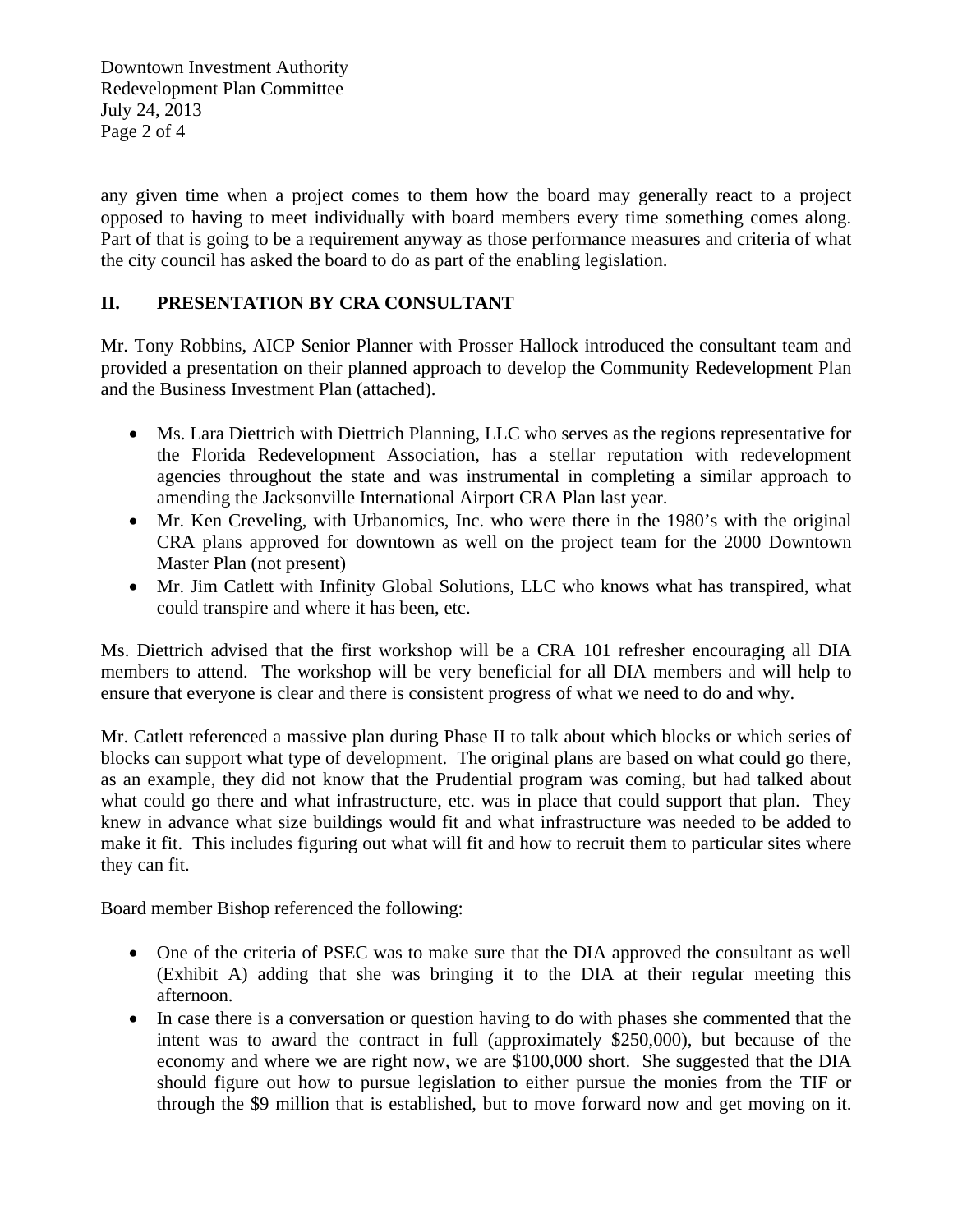She emphasized that she thought it was critical that the entire scope be started and initiated at the same time simultaneously referencing that the market analysis drives a lot of what would go in phase I.

- Referencing slide three of the presentation, she noted that expenditures can be made but have to be approved by City Council on an individual project basis.
- She suggested inviting other CRA's in the City, as well as City Council members.

## **III. DISCUSSION**

- Replying to a question relative to the life of the current plan, Ms. Diettrich clarified that if a CRA plan was created and adopted before July 1, 2002 it has a total life of sixty years. If it was created on or after July 1, 2002 it only has a total life of 40 years. All three of the current plans were created before that date. The current plans have approximately 28 to 30 years remaining. She added that two of the three plans have been merged and they need to look at the legislation, if the timeline on that plan was merged through the City in 2000. She commented that, her belief is, the BIP is contemplated to be thirty years, as well, and that they can roll forward together through their life expectancy.
- Plans should be revisited on a regular basis (every 5 years, or as needed was referenced). Ms. Diettrich commented that their effort, as a team, is to create a very thorough plan that includes as much as possible, so you don't have to continue spending time and money updating your plan. The plan should be a living tool that is very comprehensive.
- Board member Bishop briefly reviewed the matrix (attached) from the January 16, 2013 meeting and advised that it was also provided to the consultant. She also referenced and provided a copy of the JEDC Downtown Action Plan Overview (attached) that outlined 4 key objectives for downtown and 19 action steps.
- The committee discussed future meetings/workshop dates and times and agreed to meeting bi-weekly. Ms. Stephens will poll the Board for acceptable dates and times.
- Mr. Catlett explained that back in 1980/81/82 three different tax increment districts were set up and three different plans were established on purpose. The purpose was that each one of them needed a property enhancement generator. On the Southbank it was Prudential. On the northbank east is was the Southern Bell Building and everything else was the northbank west. What has happened since then is that the northbank east has dropped in what it produces in tax increment revenue because of land being taken off the tax roll as a result of the sports and entertainment venues the City owns so those don't produce taxes anymore, but they consume taxes. The northbank west and the southbank are still producing tax increment income.
- Ms. Diettrich explained that TIF funds are only to be used on items that are in CRA Plans and on projects that are in the CRA boundary. Over the last several years, the City Council